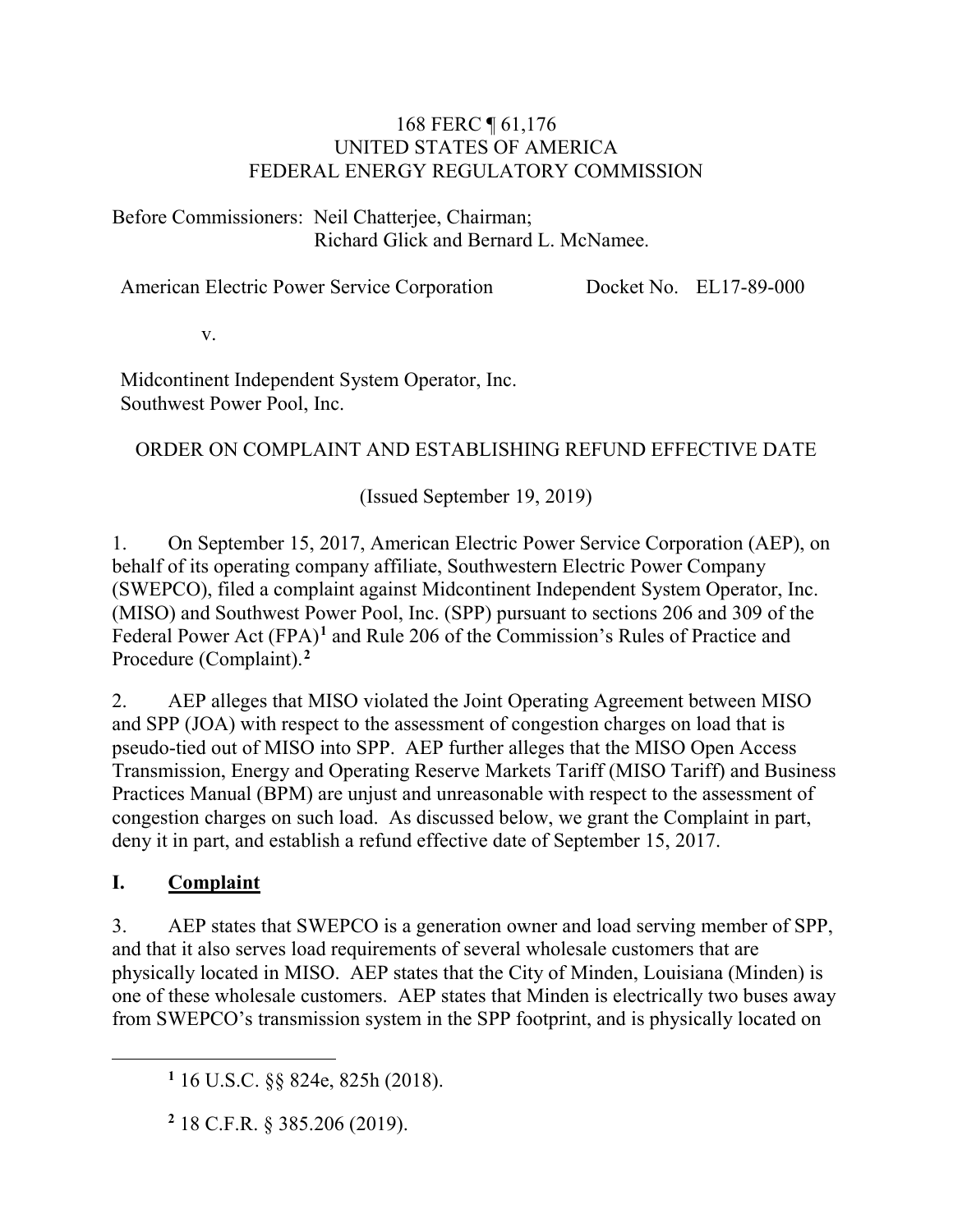Entergy Louisiana, LLC's transmission system, which is in the MISO footprint. AEP states that SWEPCO's resources have provided energy, capacity, and ancillary services to Minden, which has been pseudo-tied to the SPP region, since 1995. AEP explains that, from the perspective of power flows, an energy transfer from SWEPCO's generation to the Minden load must flow through SPP's non-market-to-market flowgates, MISO's nonmarket-to-market flowgates, and the SPP/MISO market-to-market flowgates.**[3](#page-1-0)** AEP notes, however, that in order to serve the Minden load, AEP is not required to, and does not, submit anything in the MISO day-ahead and real-time markets except for the actual metering data on the Minden load after the operating day.

4. AEP asserts that, after Entergy was integrated into MISO in December of 2013,**[4](#page-1-1)** Minden's pseudo-tied load became subject to real-time congestion and loss charges under the MISO Tariff, which were intended to reflect the congestion and loss impacts of serving the Minden load on MISO's system.**[5](#page-1-2)** AEP alleges that, although the SPP Integrated Marketplace was designed to ensure collaboration in assessing and managing congestion between SPP and neighboring regional transmission organizations (RTOs) like MISO, **[6](#page-1-3)** in actuality, coordination between MISO and SPP has been inadequate. AEP asserts that Minden is being simultaneously charged congestion by both RTOs for the same pseudo-tie, thus "double-counting" the impact of the pseudo-tie. AEP states that while the issue of double counting of congestion charges has been the topic of discussion at stakeholder meetings and the subject of multiple presentations prepared by the RTOs, the issue has not been resolved.

5. AEP argues that by imposing market-to-market congestion charges on loads pseudo-tied out of MISO into SPP, MISO violates the JOA and improperly double charges for congestion.**[7](#page-1-4)** AEP claims that MISO inappropriately charges pseudo-tied load for real-time congestion and loss spreads between Point of Receipt and Point of Delivery in the settlement process, even though, according to AEP, the market-to-market portion of the congestion is intended to be handled through the JOA for both the day-ahead and real-time processes. AEP notes that Attachment 1 of the JOA (Congestion Management

**<sup>3</sup>** Complaint at 4-5.

<span id="page-1-1"></span><span id="page-1-0"></span>**<sup>4</sup>** Presumably, AEP refers to the Entergy Operating Companies, which currently include: Entergy Arkansas, LLC; Entergy Louisiana, LLC; Entergy Mississippi, LLC; Entergy New Orleans, LLC; and Entergy Texas, Inc.

**<sup>5</sup>** Complaint at 3.

<span id="page-1-3"></span><span id="page-1-2"></span>**<sup>6</sup>** Both MISO and SPP are Commission-approved RTOs. In this order, MISO and SPP are collectively referred to as the RTOs.

**<sup>7</sup>** Complaint at 5-6, 16.

<span id="page-1-4"></span>*(continued ...)*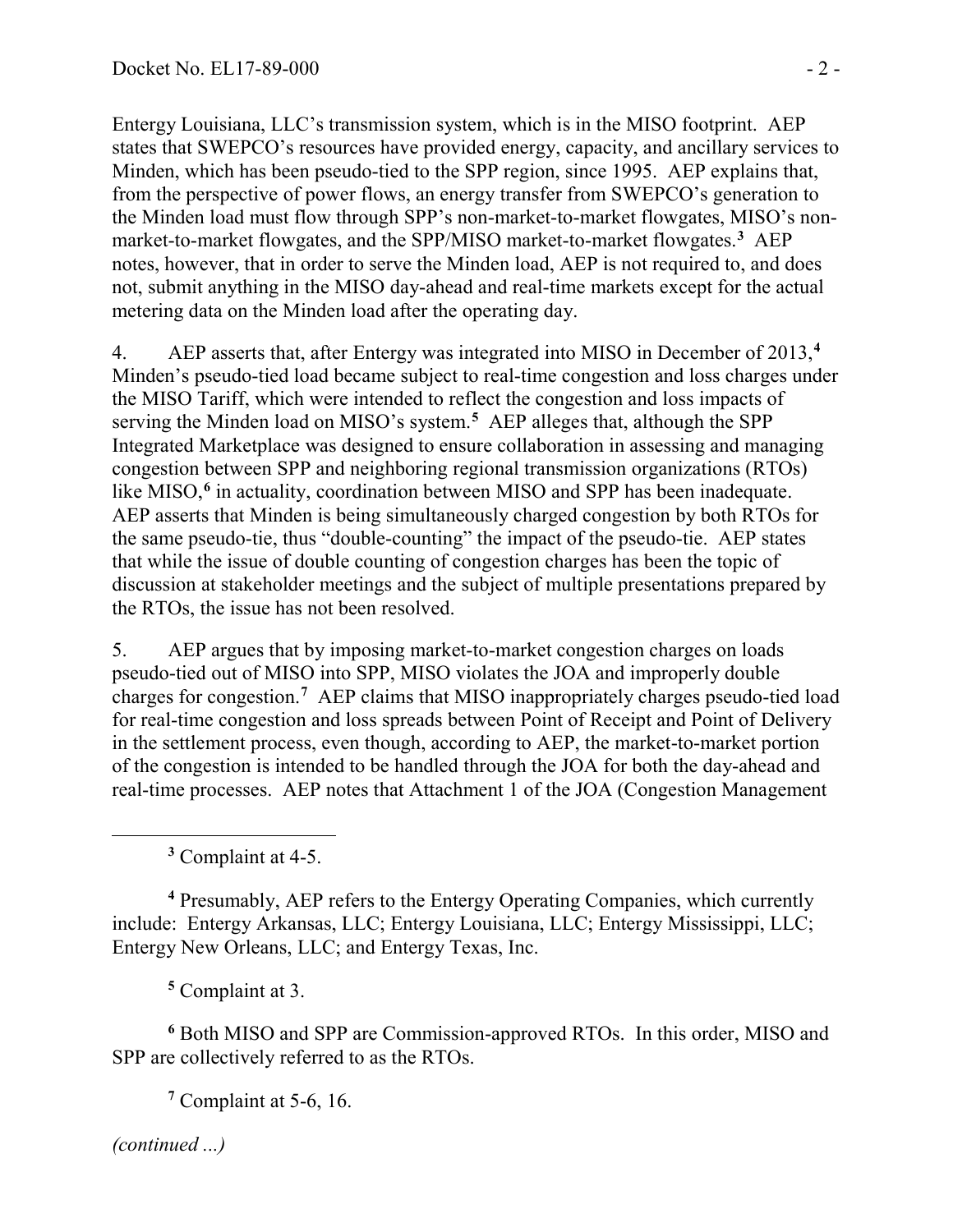Process, or CMP) states that "internal generation" used to determine Market Flows**[8](#page-2-0)** for each RTO includes generators that are pseudo-tied into that market area serving "internal load," which would include load pseudo-tied into the market.<sup>[9](#page-2-1)</sup> AEP stresses that this provision of the JOA means congestion associated with pseudo-ties into a market is, in fact, intended to be addressed by the receiving RTO (i.e., SPP), and not the RTO in which the load is physically located (i.e., MISO).<sup>[10](#page-2-2)</sup> AEP states that SPP charges Minden for the market-to-market congestion for the full flow path from SWEPCO's generation to the Minden load. AEP alleges that MISO appears to have applied sections of its Tariff and BPM to charge Minden for additional market-to-market congestion. AEP argues that by not complying with the provisions of the JOA, which address congestion management for load pseudo-tied out of MISO into SPP, MISO has violated the terms of the JOA, and AEP asserts that the Commission should order refunds of the amount overcharged.

6. Further, AEP argues that the MISO Tariff and BPM are unjust, unreasonable, and unduly discriminatory. **[11](#page-2-3)** AEP states that MISO provides Minden with Auction Revenue Rights (ARRs) that can be converted to Financial Transmission Rights (FTRs)**[12](#page-2-4)** that are settled in the day-ahead market. AEP notes, however, that MISO does not allow pseudotied loads to be financially settled in the day-ahead market and, instead, imposes on such loads real-time congestion charges of both market-to-market and non-market-to-market constraints that MISO binds. AEP alleges that, as a result, the FTRs resulting from the ARRs provide highly ineffective congestion hedges for the real-time congestion charges

**<sup>9</sup>** AEP notes that section 4.1 of the CMP states:

Market Flows represent the impacts of internal generation [including generators pseudo-tied into the market area and excluding generators pseudo-tied out of the market area] serving internal load [including load pseudo-tied into the market area and excluding load pseudo-tied out of the market area] and tagged grandfathered transactions within the market area.

<span id="page-2-2"></span>**<sup>10</sup>** In this situation where the pseudo-tied load is physically located in MISO, SPP is referred to as the "attaining BA" and MISO as the "native BA."

**<sup>11</sup>** *E.g.*, Complaint at 2.

<span id="page-2-4"></span><span id="page-2-3"></span>**<sup>12</sup>** AEP states that, in SPP, AEP is allocated ARRs that can be converted to Transmission Congestion Rights to offset congestion charges in day-ahead settlements.

*(continued ...)*

<span id="page-2-1"></span><span id="page-2-0"></span>**<sup>8</sup>** The JOA defines Market Flows as "the calculated energy flows on a specified Flowgate as a result of dispatch of generating resources serving market load within a Market-Based Operating Entity's market." *E.g.*, JOA, Section 2.2.33.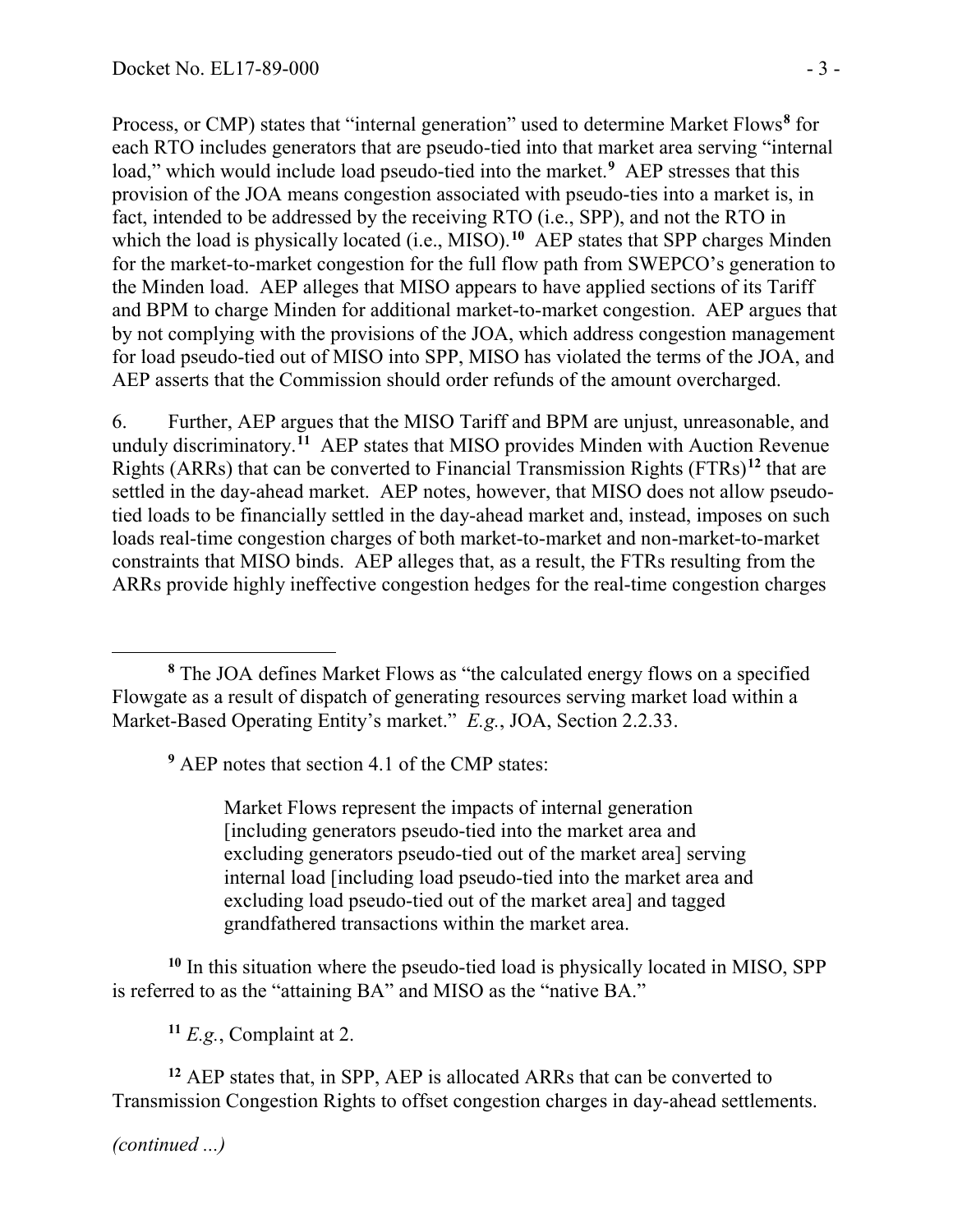against the Minden load.**[13](#page-3-0)** Accordingly, AEP argues that if the Commission does not direct MISO to cease assessing congestion charges on loads pseudo-tied out of MISO, the Commission should direct MISO to allow pseudo-ties to settle financially based on dayahead market prices.

7. In addition, AEP argues that it is unduly discriminatory for MISO to assess congestion charges on load that is pseudo-tied out of MISO for non-market-to-market congestion costs that would not be assessed if the load were physically located within SPP. **[14](#page-3-1)** AEP asserts that the Minden load, even though it is part of SPP's network load, pays for using MISO's transmission system via Network Integration Transmission Service fees and for MISO's non-market-to-market congestion. AEP states that, conversely, owners of generation, load, and energy transfers outside of MISO's footprint do not get charged by MISO for their contributions to MISO's non-market-to-market congestion, and they do not pay to use MISO's transmission system.**[15](#page-3-2)**

8. AEP asserts that MISO's congestion charges have resulted in an overpayment to MISO of at least \$963,974 for the period from June 1, 2016 to September 30, 2016.**[16](#page-3-3)** AEP states that this overcharge value represents the inappropriate congestion charges associated with the MISO market-to-market flowgate LN MINDE3\_SAREPT3 A flo ELDORADO-MT OLIVE 500.**[17](#page-3-4)** To support this value, AEP presents a calculation for August 23, 2016, which is then applied to the entire period of June through September, 2016. **[18](#page-3-5)** AEP states that it has been unable to conduct a full analysis from June 1, 2016 to

**<sup>13</sup>** Complaint at 5.

**<sup>14</sup>** *Id*. at 18.

<span id="page-3-2"></span><span id="page-3-1"></span><span id="page-3-0"></span> $\overline{a}$ 

**<sup>15</sup>** *Id*. at 18-20.

**<sup>16</sup>** *Id.* at 14, 21.

**<sup>17</sup>** *Id.* at 21.

<span id="page-3-5"></span><span id="page-3-4"></span><span id="page-3-3"></span>**<sup>18</sup>** AEP also presents an example of a real-time congestion event that occurred on July 29, 2016, which AEP claims provides a clear example of the excessive charges faced by pseudo-tied loads. *Id.* at 12-13. AEP claims that between 7 p.m. and 8 p.m. on July 29, 2016, both the MISO and SPP transmission systems were under congestion in real-time. AEP claims that according to MISO's data, an hourly market-to-market payment of \$29,198.40 from SPP to MISO was incurred for the LN MINDE3\_SAREPT3 A flo ELDORADO-MT OLIVE 500 flowgate. AEP asserts that the impact of this flowgate for that specific hour was factored in the congestion components of pricing nodes posted by both RTOs. *Id.* at 13 (citing *id.*, Guo Aff. ¶ 12 and Att. 1). Thus, AEP concludes that Minden customers actually paid twice for the congestion cost on this flowgate: once to SPP and again to MISO. *See id.*, Guo Aff., Att. 1 at 3.

*(continued ...)*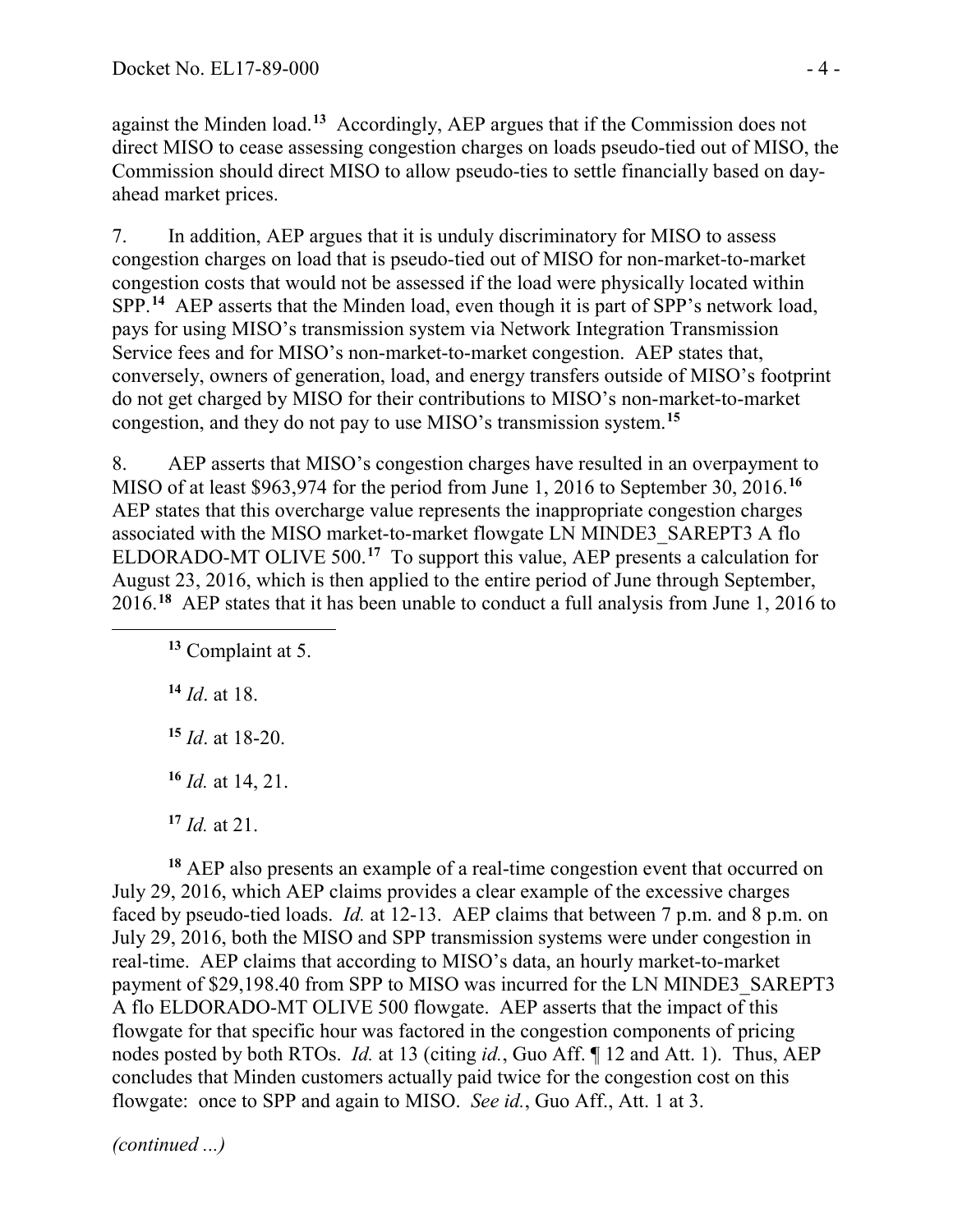the present, as MISO does not make available actual data on generation shift factors with respect to real-time market-to-market binding constraints. Based on its assertion that MISO violated the JOA and inappropriately applied the MISO Tariff, AEP asks that the Commission exercise its jurisdiction under section 309 of the FPA to direct MISO to calculate the full amount of excess charges and to refund this amount back to June 1, 2016. AEP further requests that MISO revise the MISO Tariff and BPM to ensure that the JOA is the controlling authority for assessment of market-to-market congestion charges. AEP also requests that the Commission direct the RTOs to coordinate with each other to examine their congestion charge practices and make necessary revisions to ensure that pseudo-tied load out of MISO is no longer overcharged.**[19](#page-4-0)**

#### **II. Notice of Filing and Other Pleadings**

9. Notice of AEP's Complaint was published in the *Federal Register*, 82 Fed. Reg. 44,403 (2017), with interventions and protests due on or before October 5, 2017. On October 2, 2017, MISO filed a motion for a seven-day extension of time to extend the comment period to October 12, 2017. On October 11, 2017, the Commission granted this motion.

10. The Arkansas Public Service Commission; the Council of the City of New Orleans, Louisiana; the Iowa Utilities Board; the Missouri Public Service Commission; and the Organization of MISO States filed notices of intervention. Alliant Energy Corporate Services, Inc.; Central Power Electric Cooperative, Inc.; the City of Minden, Louisiana; the City of Prescott, Arkansas; Enel Green Power North America, Inc.; Entergy Services, Inc. (Entergy);**[20](#page-4-1)** Mid-Kansas Electric Company, LLC; NRG Power Marketing LLC and GenOn Energy Management, LLC; Southern Company Services, Inc.;**[21](#page-4-2)** Sunflower Electric Power Corporation; Wabash Valley Power Association, Inc.; Western Farmers Electric Cooperative; and Xcel Energy Services Inc. filed timely motions to intervene. The Louisiana Public Service Commission filed a motion to intervene out-of-time.

<span id="page-4-2"></span>**<sup>21</sup>** Southern Company Services, Inc. is intervening by and on behalf of Alabama Power Company.

*(continued ...)*

<span id="page-4-0"></span> $\overline{a}$ **<sup>19</sup>** AEP states that it has identified SPP as a respondent in the Complaint as necessary to accomplish this objective.

<span id="page-4-1"></span>**<sup>20</sup>** Entergy is intervening on behalf of the five Entergy Operating Companies: Entergy Arkansas, LLC; Entergy Louisiana, LLC; Entergy Mississippi, LLC; Entergy New Orleans, LLC; and Entergy Texas, Inc.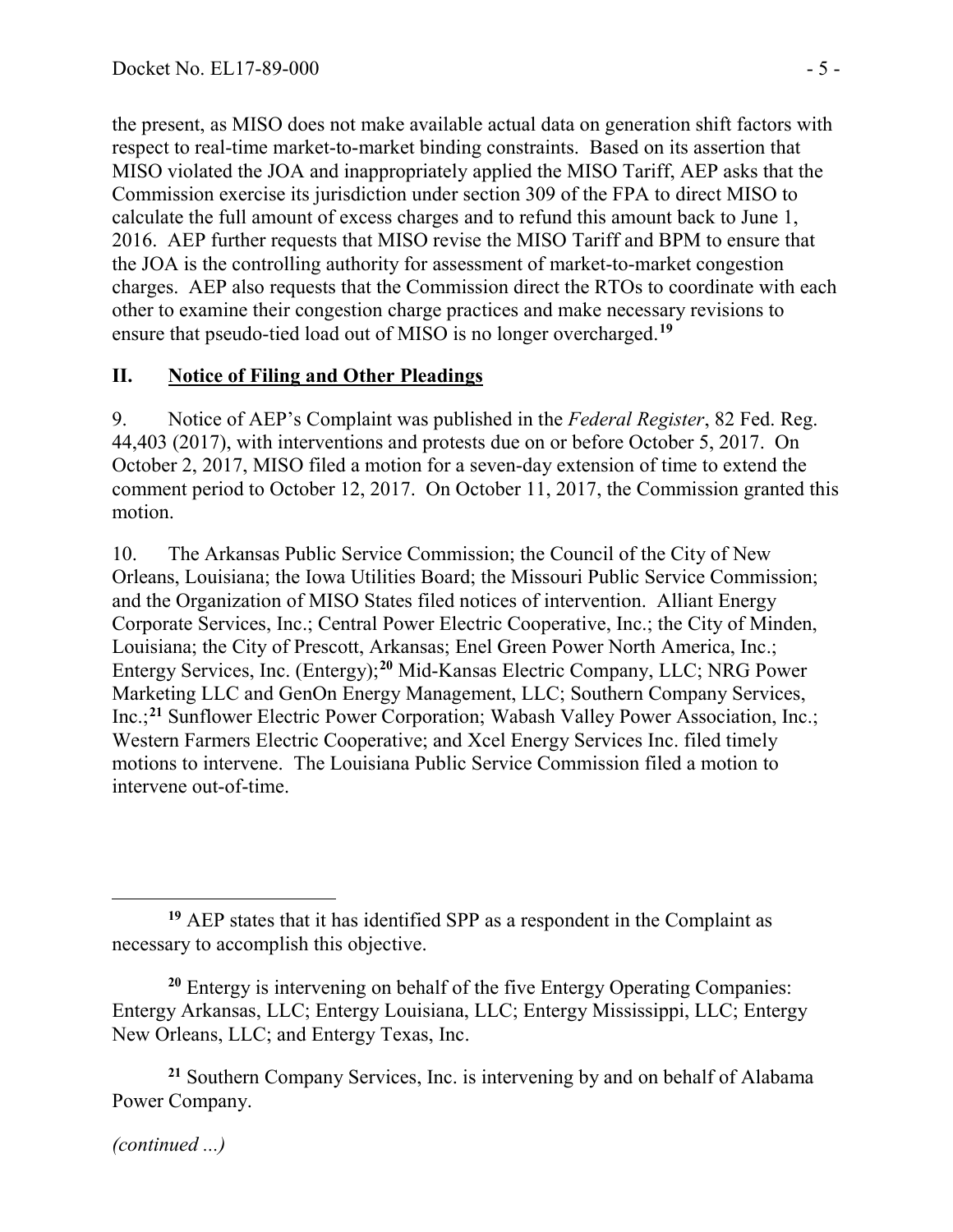11. On October 5, 2017, Entergy filed a protest. On October 12, 2017, MISO and SPP filed answers to the Complaint. On November 3, 2017, AEP filed a motion for leave to answer and an answer to MISO's and SPP's answers.

## **A. Answers to the Complaint**

12. In MISO's answer, MISO states that AEP is a MISO Transmission Customer that utilizes Network Integration Transmission Service under the MISO Tariff to pseudo-tie the Minden load into the SPP Balancing Authority (BA) for energy and interchange accounting purposes and to facilitate participation in the SPP markets. **[22](#page-5-0)** MISO states that under the Minden Network Integration Transmission Service Agreement, Minden is treated like all network loads for transmission service purposes. MISO asserts that it charges Minden for congestion and losses on the MISO transmission system between the MISO-SPP border and the physical location of the Minden load inside MISO, as required by the MISO Tariff. MISO further argues that nothing in the JOA states that pseudo-tied loads should be exempt from the congestion charges that are otherwise applicable under the RTOs' individual tariffs. MISO contends that simply because different types of congestion charges related to the Minden load result from two rate schedules (the JOA and the MISO Tariff) does not mean that MISO violated the JOA.**[23](#page-5-1)**

13. MISO asserts that the quoted language in section 4.1 of the CMP simply describes what is included in the JOA parties' Market Flows.<sup>[24](#page-5-2)</sup> MISO argues that this language reflects the fact that pseudo-tied loads are managed as part of the attaining BA's (i.e., SPP's) Market Flow because pseudo-tied loads are included in the attaining BA for forecasting and energy and interchange accounting purposes.**[25](#page-5-3)** MISO argues that nothing in this provision eliminates or modifies the otherwise applicable congestion charges under the RTOs' individual tariffs, which apply to pseudo-ties.

14. MISO further argues that AEP's request for an exemption from congestion costs that are caused by the Minden load violates the Commission's cost causation principle because other market participants would be required to bear the costs if Minden does not pay for the congestion and losses it causes on the MISO transmission system.**[26](#page-5-4)** MISO notes that Minden's load is not similarly situated to SPP's internal loads and generation

<span id="page-5-4"></span><span id="page-5-3"></span><span id="page-5-2"></span><span id="page-5-1"></span> *Id*. at 3. *Id*. at 12-13. *Id*. at 13. *Id.* at 4, 18-20 *(continued ...)*

<span id="page-5-0"></span> $\overline{a}$ **<sup>22</sup>** MISO Answer at 7. Although MISO states that AEP is its Network Customer, both the Complaint and MISO Answer state that MISO "charges" Minden for congestion.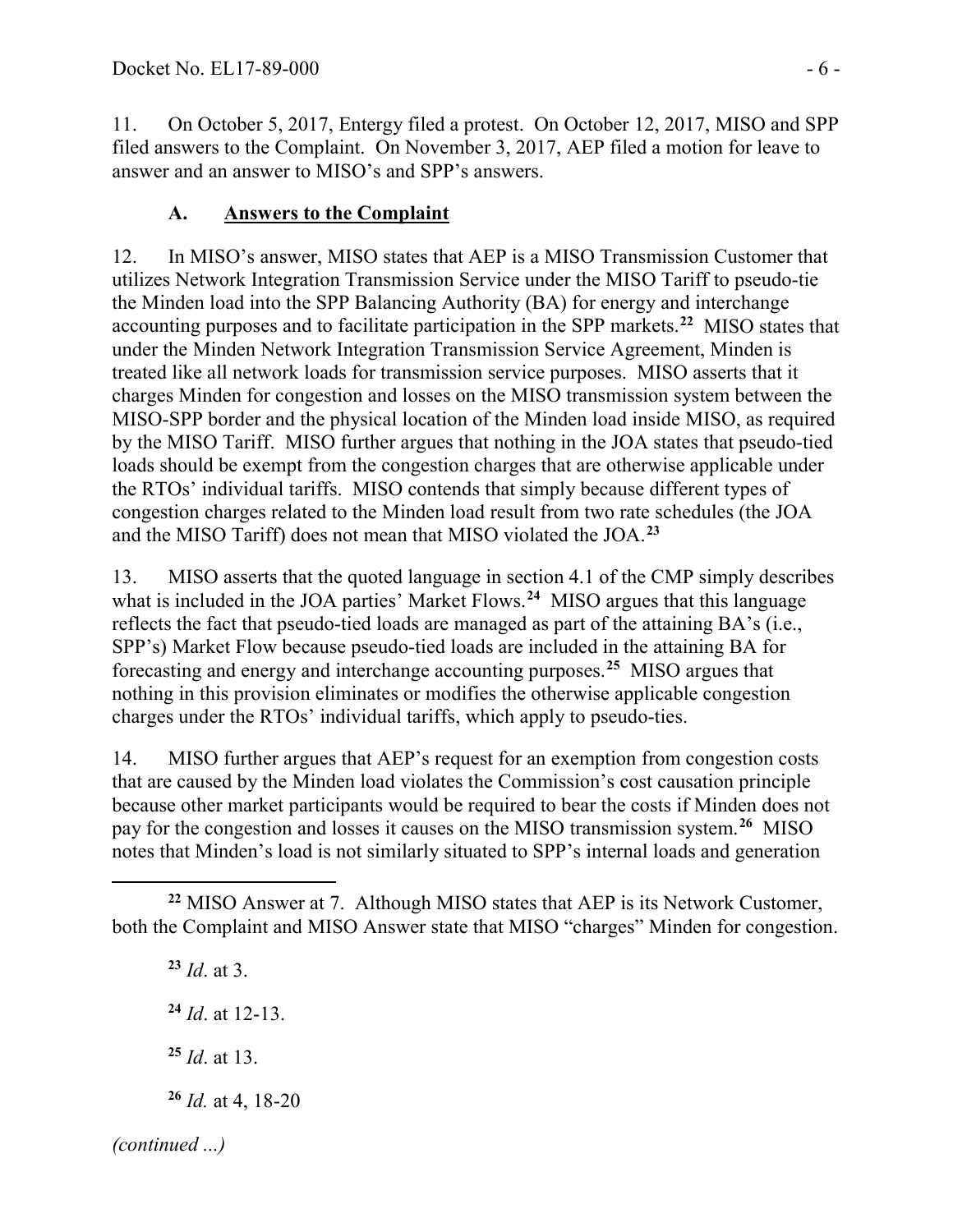as they relate to congestion on the MISO transmission system, and thus, the Minden load should not be treated like those entities for congestion purposes.

15. MISO disagrees with AEP that the Commission should order MISO to revise its Tariff and the BPM to allow pseudo-ties to settle financially based on day-ahead market prices.**[27](#page-6-0)** MISO contends that AEP and Minden's ARR allocation for summer peak hours exceeded their pseudo-tie transaction schedules, which provided a significant hedge against all MISO congestion costs associated with serving the Minden load.**[28](#page-6-1)** MISO also asserts that it provides multiple market instruments that allow market participants to achieve their requested outcome. MISO states that, even though AEP already uses ARRs to hedge its congestion charges, AEP could have used virtual bids and supply offers in MISO's day-ahead market to align its congestion charges with FTR hedges, which would have stabilized price differences between day-ahead and real-time markets and would have provided appropriate mitigation of congestion exposure. Further, MISO notes that the Commission does not require public utilities and RTOs to offer special terms and conditions to accommodate pseudo-tie requests, and, as such, MISO does not see a need to revise the MISO Tariff to accommodate AEP's preference for this pseudo-tie.**[29](#page-6-2)**

16. MISO acknowledges that, for pseudo-tied loads, in limited circumstances some congestion cost overlap occurs between MISO's and SPP's markets on certain flowgates that the RTOs coordinate as part of the market-to-market process, but MISO states that this overlap does not indicate any Tariff violation.**[30](#page-6-3)** Specifically, MISO states that "the overlap arises due to the independent application of the [market-to-market] process under the JOA and the RTOs' congestion management provisions under their respective tariffs."**[31](#page-6-4)** According to MISO, the pseudo-tie is assessed a transmission usage charge in the native BA and a congestion charge in the attaining BA, and both of these charges include congestion impacts from the market-to-market flowgates, which is why the congestion overlap may exist in certain circumstances.**[32](#page-6-5)** MISO witness Vannoy further explains how the congestion management procedures result in a congestion charge overlap for pseudo-tie transactions:

**<sup>27</sup>** *Id.* at 24.

<span id="page-6-1"></span><span id="page-6-0"></span> $\overline{a}$ 

**<sup>28</sup>** *Id.* at 23.

**<sup>29</sup>** *Id*. at 22.

<span id="page-6-5"></span><span id="page-6-4"></span><span id="page-6-3"></span><span id="page-6-2"></span>**<sup>30</sup>** *Id*. at 5, 8-9 (citing Prepared Direct Testimony of Kevin A. Vannoy on behalf of MISO, at 12-17 (Vannoy Test.)); *see also id.* at 15, 25.

**<sup>31</sup>** *Id*. at 5. **<sup>32</sup>** *Id*. at 8.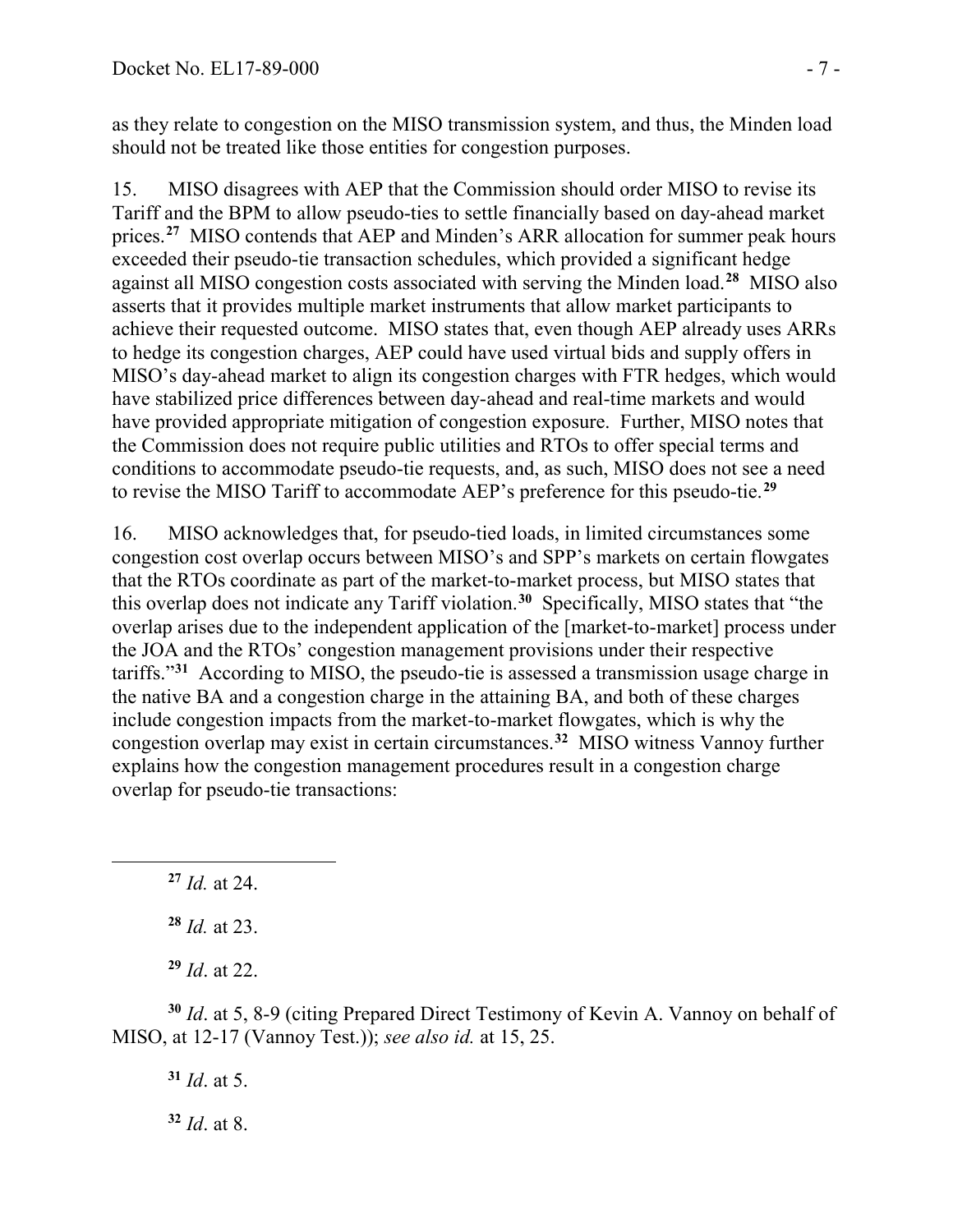For pseudo-tied loads, a congestion overlap occurs on the pseudo-tie transaction path between the External Interface and the pseudo-tied load for congestion associated with [Reciprocally Coordinated Flowgates (RCFs)] that are coordinated under the [market-to-market] process. In the Native [BA], the pseudo-tied load customer is assessed congestion costs between the border and the pseudo-tied load location within MISO. In the Attaining [BA], on RCFs, congestion charges along the path between the physical load . . . and the Interface, are collected from . . . the pseudo-tie market participant . . . [and] is included in the Market Flow calculation of the Attaining BA. This may result in congestion payments from the Attaining [BA] to the Native [BA] for congestion management under the existing [market-tomarket] settlement rules. Because the [market-to-market] coordination process applies only to RCFs, congestion payments between MISO and SPP under the [market-to-market] process arise only in connection with congestion on RCFs and only when they bind  $\ldots$  .<sup>[33](#page-7-0)</sup>

MISO also states that the RTOs are undergoing a stakeholder process to discuss prospective solutions to the congestion overlap issue.**[34](#page-7-1)**

17. MISO argues that AEP fails to demonstrate that Minden has been exposed to congestion charge overlap and, therefore, does not meet the necessary burden of proof requirements.**[35](#page-7-2)** MISO states that the congestion overlap applies only to market-tomarket flowgates and only when they are bound in dispatch in both RTOs. MISO asserts that AEP's argument of being double charged for congestion should be dismissed as unsupported, because AEP did not establish that Minden's transactions were affected by the congestion overlap and AEP failed to provide any documentation that might support its claim. Moreover, MISO requests that if the Commission requires changes to any provision in the MISO Tariff, that those changes be applied prospectively and that the Commission should not require MISO to pay refunds to AEP.**[36](#page-7-3)**

<span id="page-7-3"></span>**<sup>36</sup>** *Id*. at 25-26.

<span id="page-7-0"></span>**<sup>33</sup>** Vannoy Test. at 16-17 (internal citations omitted).

<span id="page-7-1"></span>**<sup>34</sup>** MISO Answer at 5.

<span id="page-7-2"></span>**<sup>35</sup>** *Id.* at 5-6, 25.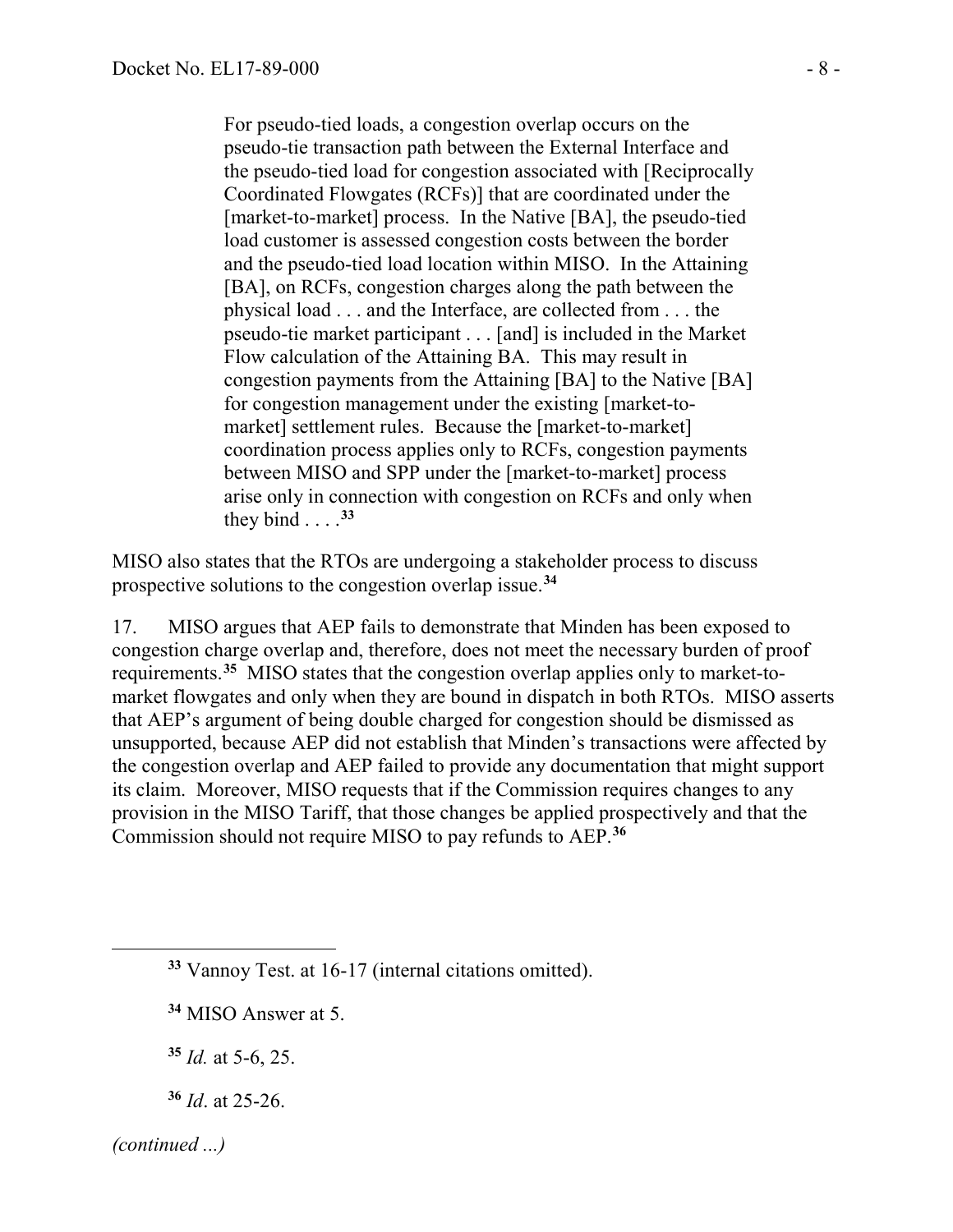18. In its answer to the Complaint, SPP notes that AEP does not allege any tariff or JOA violation by SPP, nor does AEP seek any sort of remedy from SPP.**[37](#page-8-0)** However, SPP explains that because SPP is a party to the JOA and engages in market-to-market transactions with MISO, a Commission order may affect the manner in which the relevant provisions of the JOA are to be interpreted and implemented thereby affecting SPP. SPP acknowledges that "[w]hen [market-to-market] constraints are bound in more than one market, it is reasonable to conclude that some overlap may occur in the congestion settlements by each individual market for pseudo-tied assets."**[38](#page-8-1)** SPP states that it would support any coordination between the RTOs resulting from a Commission order and that it is committed to any outcome that is just and reasonable for its market participants. SPP states that any just and reasonable determination of the treatment of pseudo-tied resources or loads in an energy market should be reflective of the costs borne by each RTO in order to accommodate the entity seeking to pseudo-tie.

## **B. Entergy Protest**

19. Entergy argues that the Commission should deny the Complaint, asserting that AEP has not met its burden to show that the MISO Tariff or the rates charged have been unjust and unreasonable.**[39](#page-8-2)** Entergy argues that MISO has properly charged AEP for its use of MISO's system, as directed by the MISO Tariff and BPM. Furthermore, Entergy notes that although AEP complains of real-time charges from MISO, AEP makes no demonstration it has paid real-time charges to SPP for the same load.

20. Entergy argues that AEP's calculation of the MISO overcharges for congestion is flawed and lacks support.**[40](#page-8-3)** First, Entergy notes that AEP's claim of congestion overcharges is based on a single hour during one of the hottest months in the year in Louisiana and that AEP does not show that it actually paid this charge by, for example, producing an invoice for the charge. Second, Entergy asserts that AEP provides no other support than the shadow price effect in one hour in August of 2016 for AEP's estimate of \$963,974 in alleged overlapping congestion charges for the period from June 1, 2016 to September 30, 2016. Further, Entergy argues that because AEP has not submitted the supporting data for its estimate or described how it arrived at the estimate, Entergy cannot determine whether AEP's calculation includes credits AEP received when congestion reversed during that period. Entergy also asserts that AEP fails to show whether revenues received through ARRs or FTRs offset its congestion charges.

<span id="page-8-1"></span>**<sup>38</sup>** *Id.* at 4-5.

**<sup>39</sup>** Entergy Protest at 6.

**<sup>40</sup>** *Id.*

<span id="page-8-3"></span><span id="page-8-2"></span>*(continued ...)*

<span id="page-8-0"></span>**<sup>37</sup>** SPP Answer at 3.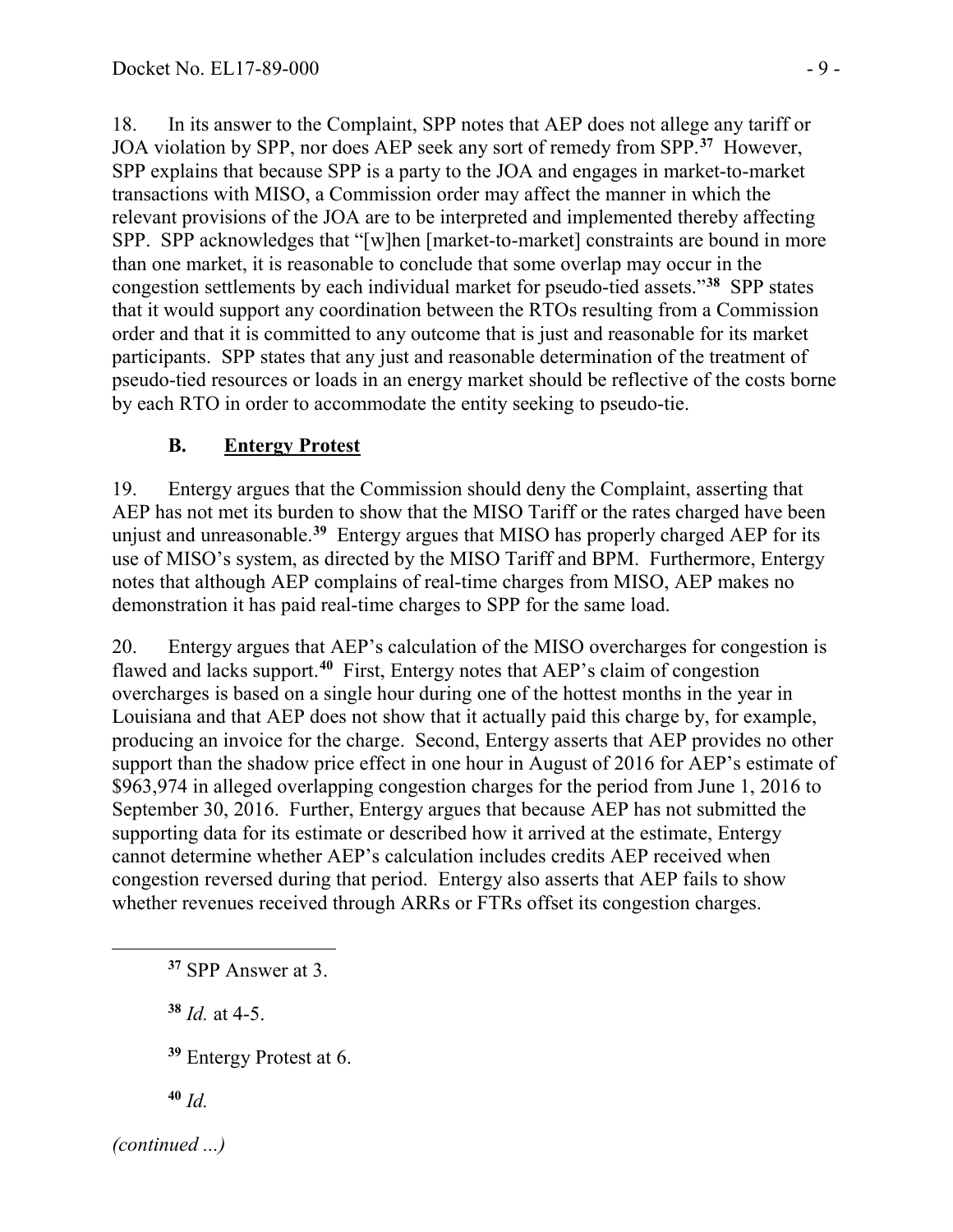21. In addition, Entergy claims that AEP does not seem to be utilizing features of MISO's markets that would allow for hedging of real-time schedules in the day-ahead markets, including the use of virtual schedules.**[41](#page-9-0)** Entergy states that either AEP does not use virtual schedules, which might further reduce congestion costs owed to MISO for the Minden load, or AEP does not account for the virtual schedule in its calculation of the amount overcharged.

22. Entergy also raises many of the same arguments as MISO. Entergy contends that AEP's assertion as to how congestion should be assessed violates the Commission's cost causation principle.**[42](#page-9-1)** Entergy explains that "cost causation requires that 'all approved rates reflect to some degree the costs actually caused by the customer who must pay them.'"**[43](#page-9-2)** Entergy notes that if MISO did not follow cost causation principles, these congestion costs would shift to other MISO market participants and burden these participants with costs that they did not cause. Entergy also asks that the Commission reject AEP's argument that real-time congestion charges assessed by MISO are unduly discriminatory because these charges are not assessed to generation and load physically located outside of MISO's footprint. Entergy further contends that, by pseudo-tying the load out of MISO and into SPP, AEP has voluntarily subjected the Minden load to congestion charges for the use of both RTOs.

# **C. AEP Answer**

23. AEP asserts that, contrary to MISO's assertions, the definition of Market Flows in the CMP is, in fact, fundamental to the determination of congestion charges. **[44](#page-9-3)** AEP notes that section 4.1 of the CMP is fundamental to management of coordination for market-tomarket congestion because the provision describes what is to be considered in each RTO's calculation of Market Flows, which in turn influences the allocation of capability sharing, as well as the determination of the congestion impact associated with an RTO for every market-to-market flowgate.

24. AEP notes that, according to the JOA, loads pseudo-tied into SPP fall entirely under SPP's purview for market-to-market congestion management and assessment, and AEP explains that, because AEP was fully charged by SPP for the congestion impact of serving the Minden load on market-to-market flowgates, MISO's congestion charges for

<span id="page-9-1"></span>**<sup>42</sup>** *Id.* at 8.

**<sup>43</sup>** *Id.* (quoting *KN Energy, Inc. v. FERC*, 968 F.2d 1295, 1300 (D.C. Cir. 1992)).

**<sup>44</sup>** AEP Answer at 2.

<span id="page-9-3"></span><span id="page-9-2"></span>*(continued ...)*

<span id="page-9-0"></span>**<sup>41</sup>** *Id.* at 7.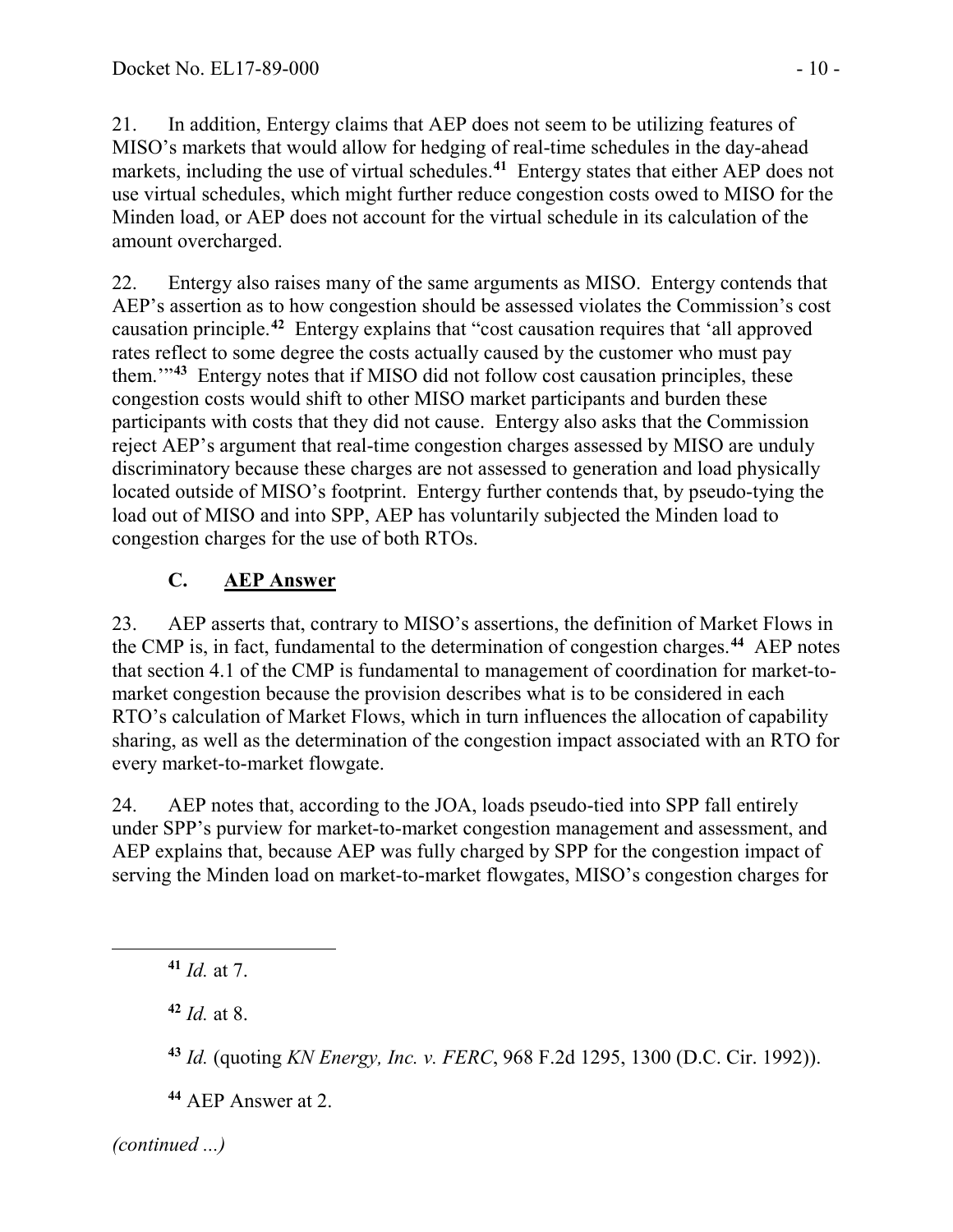the same load in its Market Flows are duplicative.**[45](#page-10-0)** AEP claims that the JOA manages market-to-market congestion payments between the RTOs, and therefore MISO should not have charged the Minden load for any congestion on MISO market-to-market flowgates.

25. AEP argues that "overlapping" charges are not justified.**[46](#page-10-1)** AEP contends that contrary to MISO's suggestion, MISO has applied the MISO Tariff in a manner that conflicts with the prescribed manner in which pseudo-tied load was supposed to be considered as part of the market-to-market coordination process. AEP asserts that there would be no point in conducting pseudo-tie arrangements if both RTOs were still permitted to charge the load for the same congestion.

26. Further, AEP asserts that it is simply seeking the same financial treatment that generation and load physically located outside of MISO receive, and that MISO's cost shifting concerns are unpersuasive as the Minden load did not cause the congestion.**[47](#page-10-2)** AEP alleges that MISO has never managed the impact of Minden's load in MISO's Market Flows on market-to-market flowgates. AEP argues that this implies that the Minden load has no impact on revenue adequacy in MISO's operation because RTOs are not expected to collect congestion dollars from uncompensated parallel flows. Furthermore, AEP claims that because the Minden load did not cause the congestion for which it is being charged by MISO, it is unjust and unreasonable for MISO to assess charges to such load. Thus, AEP argues that its requested relief does not result in improper cost shifts.

27. AEP contends that the available hedging opportunities that MISO discusses in its answer would, in actuality, exacerbate the divergence between the day-ahead and realtime markets by increasing day-ahead congestion charges. **[48](#page-10-3)** AEP states that if it used a virtual transaction in MISO's day-ahead market, the congestion impact of the pseudo-tied load would be double-represented on MISO's transmission system because from a modeling perspective, the congestion impact of Minden's load is already reflected in the day-ahead market via MISO's assumptions for uncompensated parallel flows and SPP's firm flow entitlements on market-to-market flowgates. AEP claims that, if it used virtual transactions, the Minden load would be subject to other charges by MISO and that these charges would be additional burdens to Minden's customers.

**<sup>45</sup>** *Id.*

<span id="page-10-2"></span><span id="page-10-1"></span><span id="page-10-0"></span> $\overline{a}$ 

**<sup>46</sup>** *Id.* at 6.

**<sup>47</sup>** *Id.* at 3.

<span id="page-10-3"></span>**<sup>48</sup>** *Id.* at 5.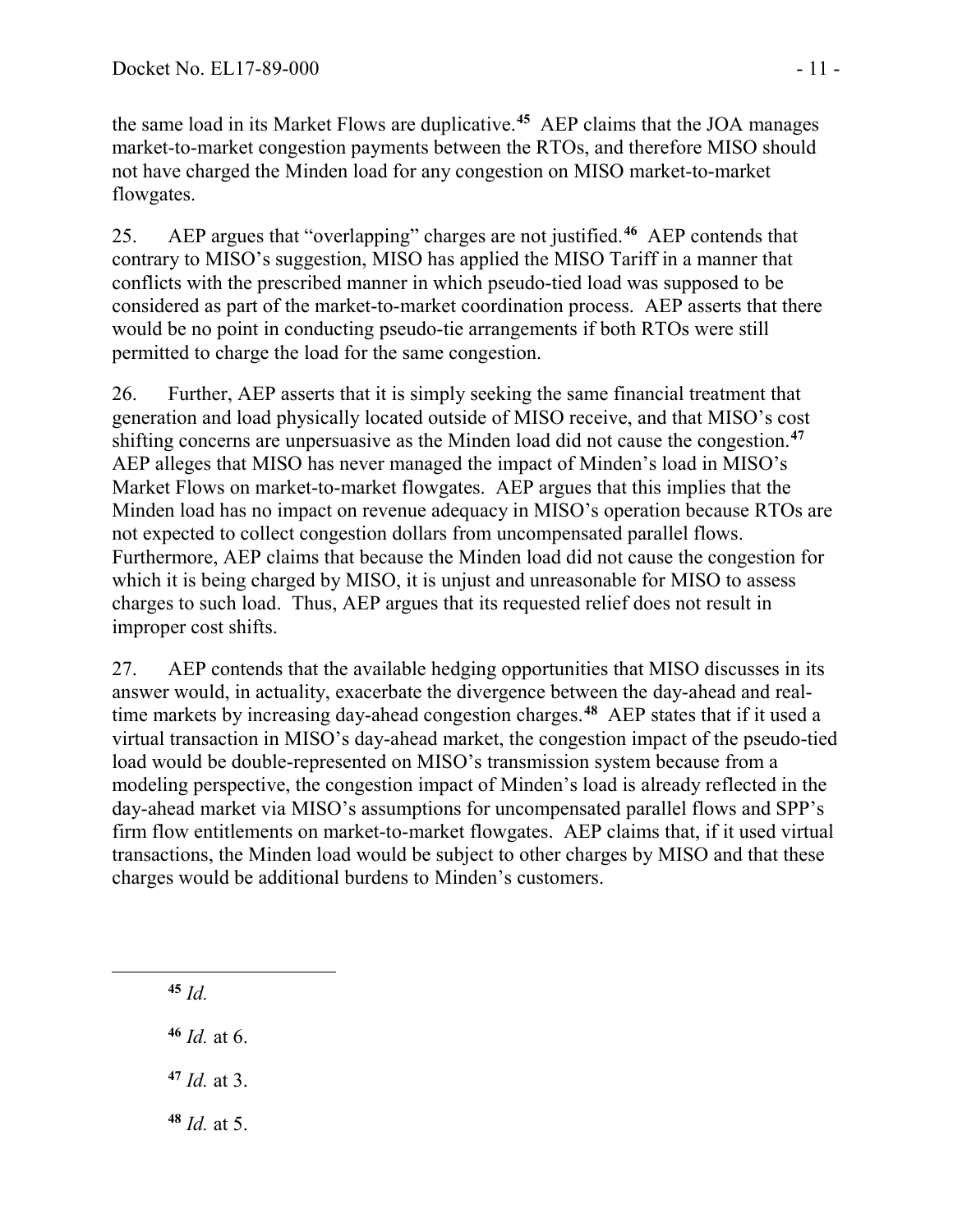### **III. Discussion**

## **A. Procedural Matters**

28. Pursuant to Rule 214 of the Commission's Rules of Practice and Procedure, 18 C.F.R. § 385.214 (2019), the notices of intervention and timely, unopposed motions to intervene serve to make the entities that filed them parties to this proceeding. Pursuant to Rule 214(d) of the Commission's Rules of Practice and Procedure, 18 C.F.R. § 385.214(d) (2019), the Commission will grant the Louisiana Public Service Commission's late-filed motion to intervene given its interest in the proceeding, the early stage of the proceeding, and the absence of undue prejudice or delay.

29. Rule 213(a)(2) of the Commission's Rules of Practice and Procedure, 18 C.F.R. § 385.213(a)(2) (2019), prohibits an answer to an answer unless otherwise ordered by the decisional authority. We will accept AEP's answer because it has provided information that assisted us in our decision-making process.

# **B. Substantive Matters**

30. We deny the Complaint in part, grant it in part, and establish a refund effective date of September 15, 2017, as discussed below. In addition, as explained further below, we are concurrently issuing a separate order in this proceeding and Docket No. EL19-60- 000 to investigate the potential for overlapping or duplicative charges on the MISO-SPP seam and any appropriate remedy.

31. We find that AEP has not shown that MISO has violated the JOA by assessing congestion charges on the Minden load. AEP's assertion that MISO has violated the JOA stems from a sentence in the CMP, a technical attachment to the JOA. That sentence states:

> Market Flows represent the impacts of internal generation [including generators pseudo-tied into the market area and excluding generators pseudo-tied out of the market area] serving internal load [including load pseudo-tied into the market area and excluding load pseudo-tied out of the market area] and tagged grandfathered transactions within the market area.**[49](#page-11-0)**

We agree with MISO that nothing in this sentence (or elsewhere in the JOA) states or implies that pseudo-tied loads, like Minden, should be exempt from the congestion charges otherwise applicable under the RTOs' individual tariffs. As MISO states, AEP is a network service transmission customer under the MISO Tariff, and as such, it is subject to congestion and loss charges. Under the JOA, Market Flows do not determine whether MISO or SPP may assess congestion charges on a given market participant. Rather,

<span id="page-11-0"></span>**<sup>49</sup>** JOA, Attach. 1, CMP, Section 4.1.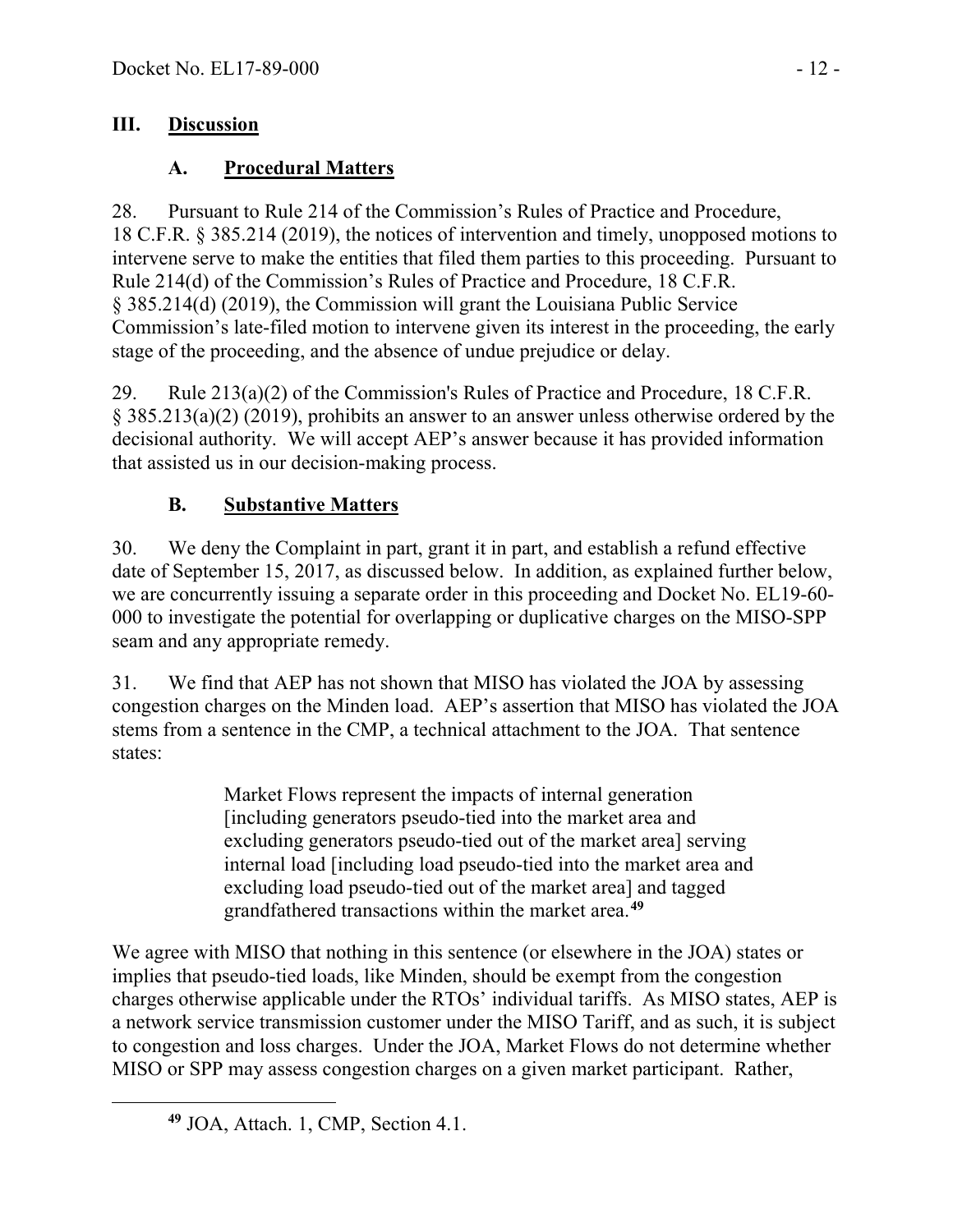Market Flows impact the congestion charges the RTOs assess each other. When calculating settlements for the real-time market-to-market process, the RTOs use the nonmonitoring RTO's Market Flow to determine the payment to or from the monitoring RTO. Contrary to AEP's arguments, it is not in and of itself improper for both RTOs to assess congestion charges on the same pseudo-tied load. This is because the load may create congestion on both MISO and SPP's systems. We agree with MISO that the fact that two Commission-approved rate schedules, i.e., the JOA and the MISO Tariff, result in different types of congestion charges related to the Minden load does not demonstrate that MISO has violated the JOA or the MISO Tariff.

32. We also find that it is not unduly discriminatory for MISO to impose non-marketto-market congestion charges on loads pseudo-tied out of MISO into SPP (e.g., the Minden load) but not impose those charges for load physically located within SPP.**[50](#page-12-0)** The Minden load is not similarly situated to load located outside of MISO's footprint, because Minden's load is physically located in MISO and, thus, AEP imposes congestion costs on the MISO transmission system when it serves this load.

33. Further, we find that AEP has not shown that we should direct MISO to allow pseudo-tied load to settle financially based on day-ahead prices. AEP argues that pseudotied load faces real-time congestion exposure that cannot be hedged by FTRs. However, while the FTRs may not be a perfect hedge because of the difference between day-ahead and real-time prices, we are not persuaded that the lack of a perfect hedge for the Minden load makes the underlying congestion charges and the MISO Tariff provisions related to hedging congestion unjust and unreasonable. As MISO notes, the Commission does not require public utilities and RTOs to offer special terms and conditions to accommodate pseudo-tie requests.**[51](#page-12-1)** Further, as MISO and Entergy point out, AEP could utilize virtual schedules to move AEP's price exposure from the real-time market to the day-ahead market, which, in combination with FTRs, could mitigate the Minden load's exposure to real-time congestion charges.

34. Although AEP asserts that its use of virtual schedules would exacerbate the dayahead and real-time congestion divergence and would cause the congestion impact of the pseudo-tied load at Minden to be double-represented on MISO's transmission system,

<span id="page-12-1"></span>**<sup>51</sup>** *See Preventing Undue Discrimination and Preference in Transmission Service*, Order No. 890-A, 121 FERC ¶ 61,297, at PP 630-631 (2007).

*(continued ...)*

<span id="page-12-0"></span> $\overline{a}$ **<sup>50</sup>** *See State Corp. Comm'n of Kan. v. FERC*, 876 F.3d 332, 335 (D.C. Cir. 2017) (internal citations omitted) (explaining that "a difference in [RTO] rate design can be discriminatory only if the contested design 'has different effects on similarly situated customers.'"); *see also Transmission Agency of N. Cal. v. FERC*, 628 F.3d 538, 549 (D.C. Cir. 2010); *Sacramento Mun. Util. Dist. v. FERC*, 474 F.3d 797, 802 (D.C. Cir. 2007).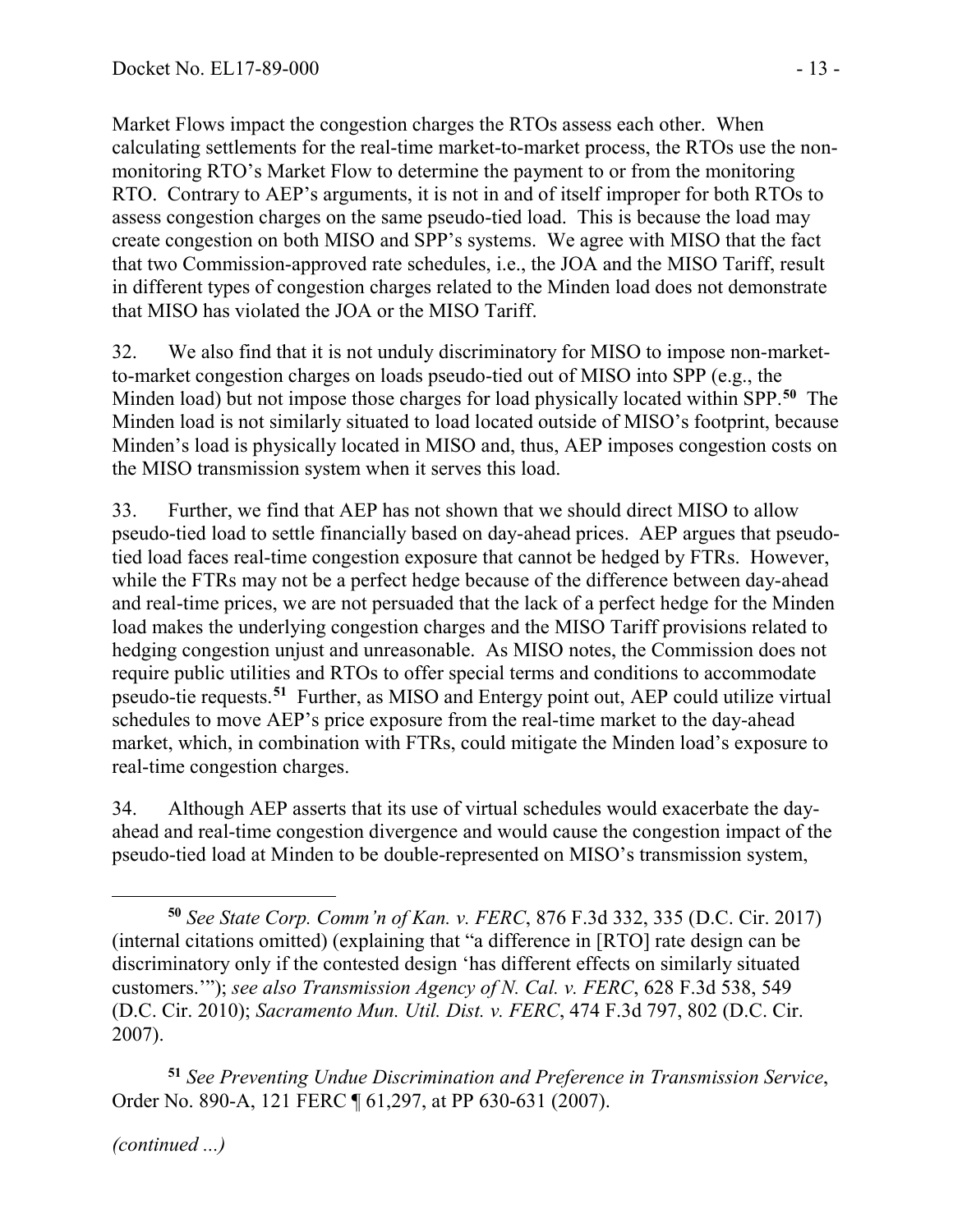AEP has failed to provide sufficient evidence for this assertion. While AEP believes congestion costs will increase with the use of virtual schedules, we cannot determine the extent of the congestion impact because AEP does not address the potential benefits of virtual transactions that hedge price differences between the day-ahead and real-time market. It is possible that the benefits of virtual transactions could outweigh the cost concerns raised by AEP. **[52](#page-13-0)**

35. However, with respect to AEP's argument that the Minden load has been subject to overlapping or duplicative congestion charges assessed by the RTOs, we note that MISO acknowledges that, for pseudo-tied loads, in limited circumstances, a congestion charge overlap occurs with respect to market-to-market flowgates.**[53](#page-13-1)** SPP also admits that some congestion charge overlap may occur.**[54](#page-13-2)** Based on these statements by MISO and SPP, we find that the potential for overlapping or duplicative charges for congestion by the RTOs exists. We find that to the extent loads pseudo-tied from MISO to SPP, such as the Minden load, are subject to overlapping or duplicative congestion charges by the RTOs, such charges are unjust, unreasonable, unduly discriminatory or preferential. **[55](#page-13-3)** Further, we find that to the extent that the potential for such overlapping or duplicative congestion charges results from the RTOs' Tariff and/or JOA provisions, contract provisions, and/or practices, such provisions and/or practices are unjust, unreasonable, unduly discriminatory or preferential. Accordingly, we grant AEP's Complaint, in part, to the extent necessary to remedy such provisions and/or practices.

36. We do not have sufficient information to identify the provisions and/or practices that may cause overlapping or duplicative congestion charges, or the extent such charges have been assessed, based on the record before us. The issue of potential duplicative congestion charges on the MISO-SPP seam has also been raised in the complaint proceeding in Docket No. EL19-60-000, in which we are concurrently issuing an order. **[56](#page-13-4)**

**<sup>53</sup>** *See supra* P 16 (citing MISO Answer at 5, 8-9, 15, 25; Vannoy Test. at 16-17).

**<sup>54</sup>** *See supra* P 18 (citing SPP Answer at 4-5).

<span id="page-13-3"></span><span id="page-13-2"></span><span id="page-13-1"></span>**<sup>55</sup>** *See*, *e.g.*, *Midwest Indep. Transmission Sys. Operator, Inc.*, 108 FERC ¶ 61,163, at P 222 (2004) (requiring MISO to modify its proposal to "clarify that external transactions will not be double-charged for congestion and losses").

<span id="page-13-4"></span>**<sup>56</sup>** In the complaint proceeding in Docket No. EL19-60-000, the City of Prescott, Arkansas (Prescott) alleges, *inter alia*, that it faces unjust, unreasonable, and unduly discriminatory costs as a result of the congestion charges associated with its pseudo-tie *(continued ...)*

<span id="page-13-0"></span> $\overline{a}$ **<sup>52</sup>** We note that MISO has acknowledged, and the Commission has accepted, that pseudo-tied resources can use virtual transactions to hedge against real-time congestion in the day-ahead market. *See*, *e.g.*, *Midcontinent Independent System Operator, Inc.*, 166 FERC ¶ 61,186 at PP 10, 43, 57 (2019).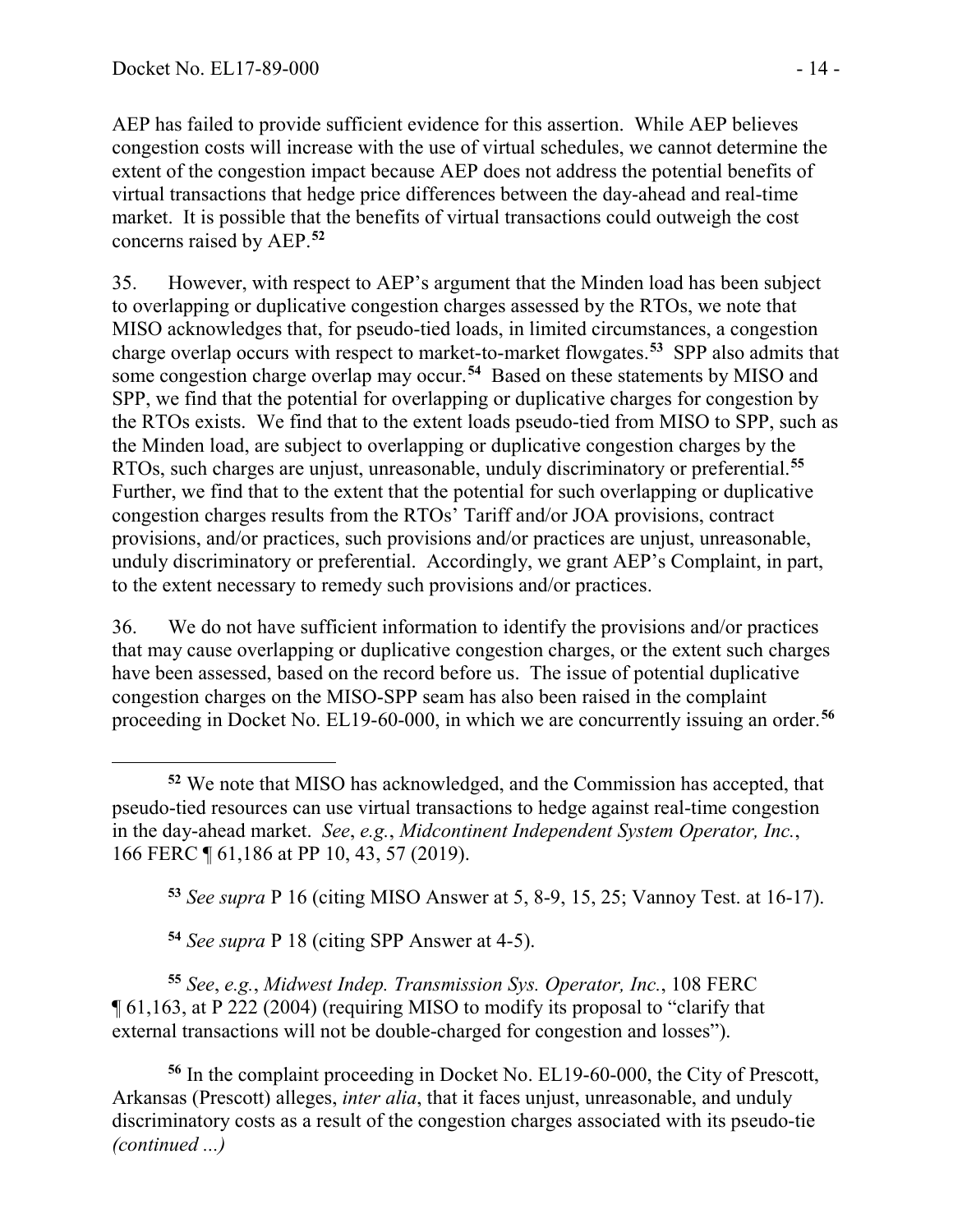Therefore, in order to investigate the potential for overlapping or duplicative charges on the MISO-SPP seam and any appropriate remedy, we are also concurrently issuing a separate order in both the instant docket and Docket No. EL19-60-000 that directs further briefing on this issue. We believe that conducting this inquiry simultaneously in both proceedings will promote administrative efficiency. To the extent necessary, additional procedures may be ordered in either or both dockets.

37. In cases where, as here, the Commission institutes an investigation on a complaint under section 206 of the FPA, section 206(b) requires that the Commission establish a refund effective date that is no earlier than the date on which the complaint was filed, but no later than five months after the filing date. Section 206(b) permits the Commission to order refunds for a 15-month refund period following the refund effective date. Consistent with our general policy of providing maximum protection to customers,**[57](#page-14-0)** we will set the refund effective date at the earliest date possible, i.e., September 15, 2017.

38. Section 206(b) of the FPA also requires that if no final decision is rendered by the conclusion of the 180-day period commencing upon initiation of the section 206 proceeding, the Commission shall state the reason why it has failed to render such a decision and state its best estimate as to when it reasonably expects to make such a decision. Based on our review of the record, we expect that the Commission should be able to render a decision within 12 months of the commencement of the briefing.

## The Commission orders:

 $\overline{a}$ 

(A) AEP's Complaint is hereby granted, in part, and denied, in part, as discussed in the body of this order.

(B) The refund effective date established pursuant to section 206(b) of the FPA is September 15, 2017, as discussed in the body of this order.

(C) Pursuant to the authority contained in and subject to the jurisdiction conferred upon the Federal Energy Regulatory Commission by section 402(a) of the Department of Energy Organization Act and the FPA, particularly section 206 thereof, and pursuant to the Commission's Rules of Practice and Procedure and the regulations

arrangements. Prescott claims that it is assessed duplicative market-to-market congestion charges for the same pseudo-tie by both MISO and SPP. Prescott Complaint, Docket No. EL19-60-000 at 13-14, 18.

<span id="page-14-0"></span>**<sup>57</sup>** *See*, *e.g.*, *Seminole Elec. Coop., Inc. v. Fla. Power & Light Co.*, 65 FERC ¶ 61,413, at 63,139 (1993); *Canal Elec. Co.*, 46 FERC ¶ 61,153, at 61,539, *reh'g denied*, 47 FERC ¶ 61,275 (1989).